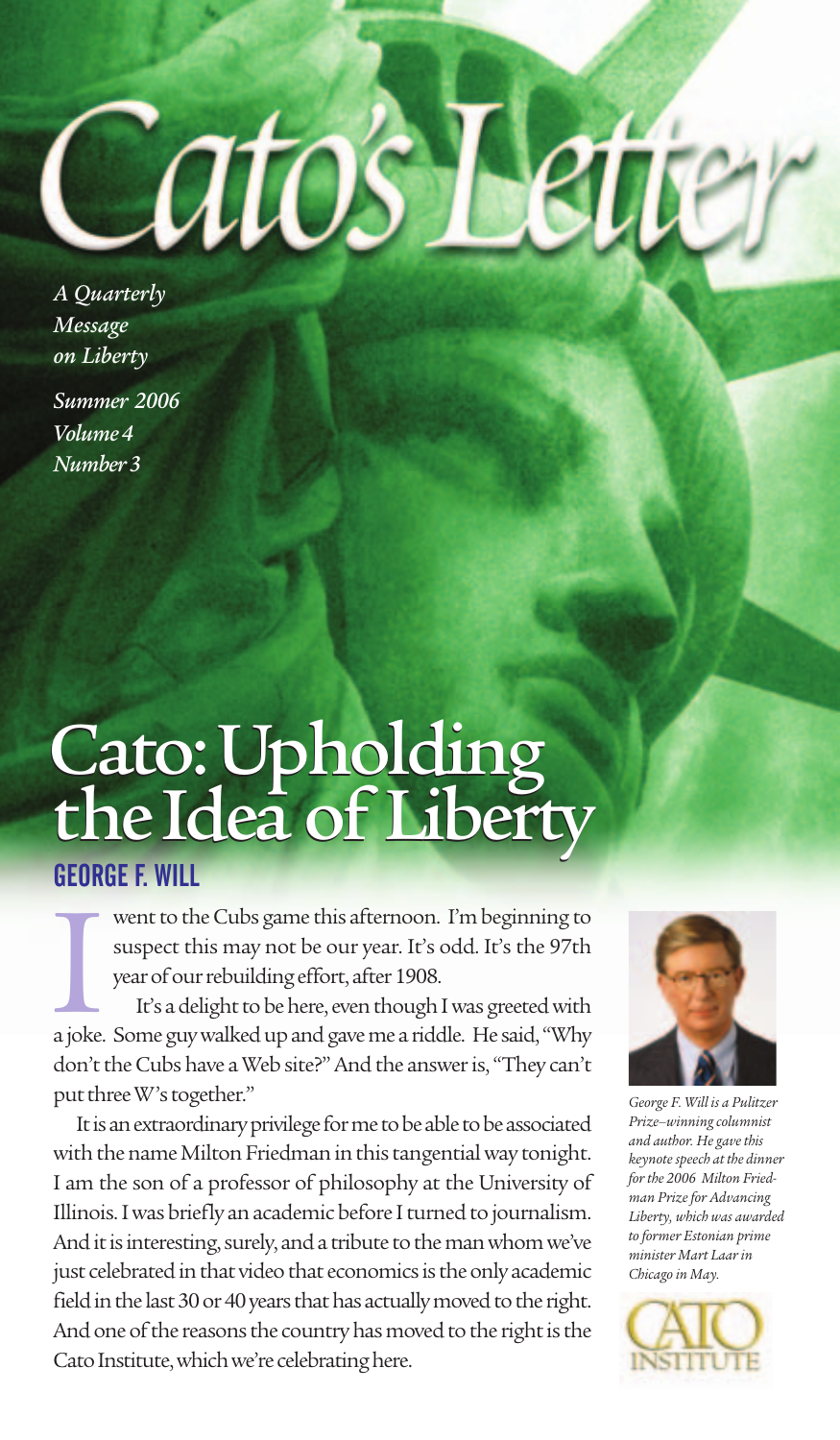got to Washington in 1970, 10<br>years before the Cato Institute<br>arrived there. So I've seen Wash-<br>ington before and after Cato, and I got to Washington in 1970, 10 years before the Cato Institute arrived there. So I've seen Washcan tell you the difference that it has made. The Cato Institute is the foremost upholder of the idea of liberty in the nation that is the foremost upholder of the idea of liberty. It is an institution that holds no truck with the currently fashionable phrase "big government conservatism." It knows an oxymoron when it hears it. It has no interest in the idea of "national greatness conservatism," as expressed in adventures overseas. The Cato

tion is going to move three feet farther south and west. It didn't cross the Mississippi River until after the 1980 census. Today it is southwest of St. Louis, heading for Clark County, Nevada, which is Las Vegas, and MaricopaCounty,which is Phoenix, in Arizona, where everyone in America will live in a very few years.

Now, you would think, with the center of the American population moving toward the more conservative, more traditionally libertarian and entrepreneurial parts of the country, that the conservative ascendancywould be secure. Lookaround,

Institute says we are a great nation, without proving itoverseas.

The Cato Institute understands the nature of the modern liberal: in the words of M. Stanton Evans, a modern liberal is someone who doesn't carewhat you do aslong as

it's compulsory. And the Cato Institute understands O'Sullivan's Law named after John O'Sullivan, former editor of *National Review*—which is that any institution that is not libertarian and classically liberalwill, over time, become collectivist and statist, unless it is anchored in the kind of ideology that the Cato Institute vivifies in Washington.

The backsliding that we are witnessing today on the part of the party we formerly associated with the defense of liberty is astonishing and disheartening. In the next hour, as happens every hour of every day of every week of every year, in the next hour, the center of the American popula-



What's wrong with this picture is that the liberal and conservative arguments have become radically blurred. Modern conservatism was defined in reaction against the New Deal and renewed in reaction against the Great Society. Conservatives spoke the language of Jefferson. They believed that limited government, government not in the grip of hubris andwhat Hayek called the fatal conceit of the ability to anticipate and control the future, governs best.

But by the year 2000, we had forgotten that argument. The two candidates that year agreed that the task of the next president would be to strengthen and expand the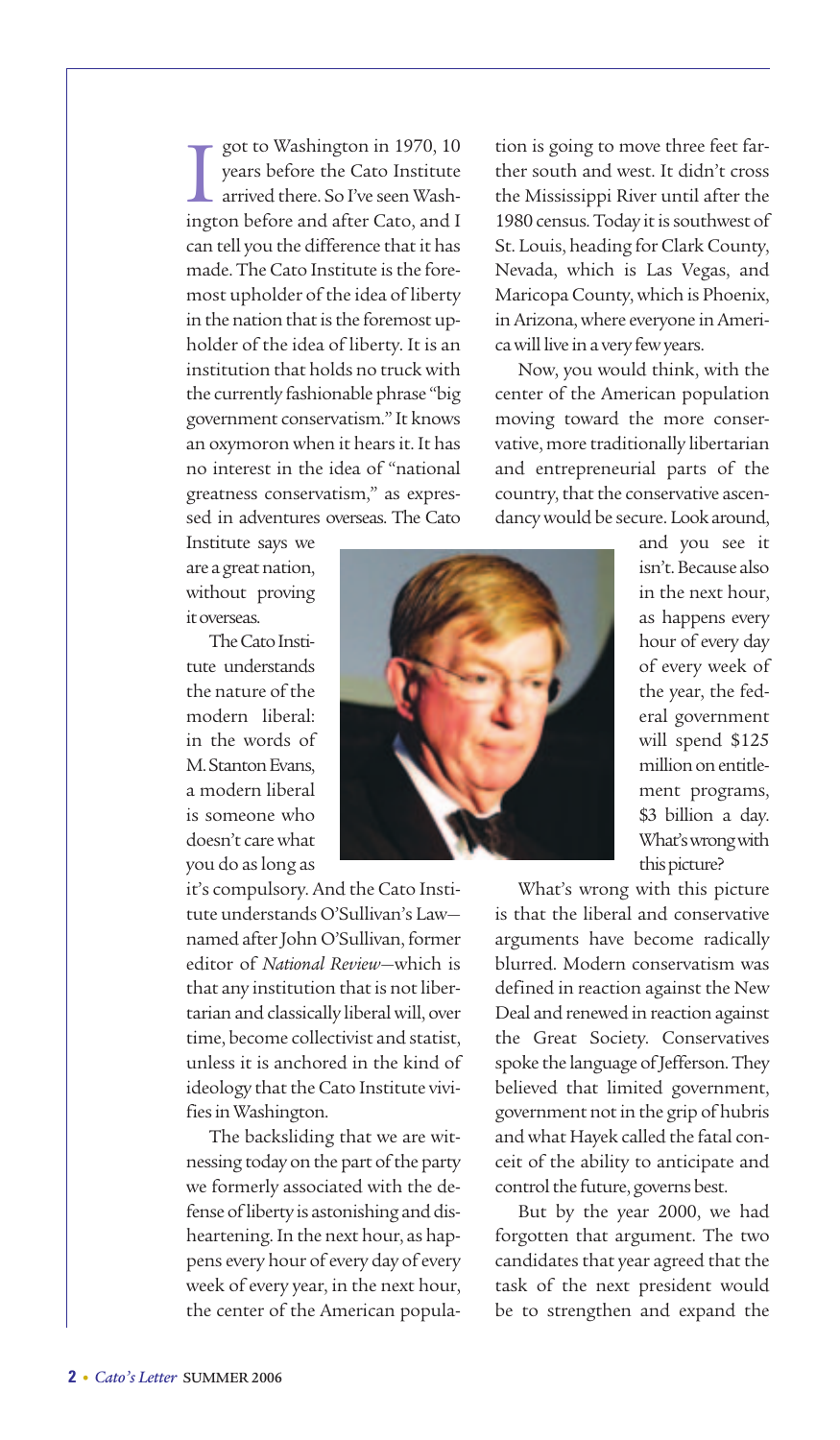emblematic achievements of the New Deal, Social Security, and of the Great Society, Medicare. Something has gone radically wrong, and I think I know what it is. **66**<br>Se-<br>ci-

We, as a country, are now in the grip of five kinds of politics that I want very

briefly to discuss, if only to alarm you and depress you. I call them the politics of assuming a ladder; the politics of rent seeking, otherwise known as the war against Wal-Mart; the politics of learned dependency; the politics of speech rationing; and the politics of orchid building. Let me explain these invery short compass.

First, the politics of assuming a ladder. An old economics joke tells of an economist and a friend who are walking down a road and fall into a pit. The regular guy says, "We can't get out." And the economist replies, "Not to worry, we'll just assume a ladder." We have just had the last presidential election before the first of 77 million baby boomers begin to retire. They will put strains on a welfare state that, as currently configured, cannot endure. And so the entitlement advocates are assuming a ladder, assuming that something will happen to fix the problem.

It is a tremendous problem that the country will not face. In 1940, there were 42 workers for every retiree. Today there are 3.1 workers for every retiree. There will be, in 2030, 2.1 workers for every retiree, assuming that we have 900,000 immigrants that year and every year into the future. This is why the politics of assuming a ladder of evasion and intellectual cowardice cannot go on and why the Cato Institute, here first and earliest and most forthrightly on this problem, must be listened to.

The Cato Institute is the foremost upholder of the idea of liberty in the nation that is the foremost upholder of the idea of liberty. **"**

> Cato has been saying this for years, and there's nothing more dangerous in Washington than to be prematurely right.

Funding the welfare state that Americans seem to want requires a dynamic economy. And rent seeking-the bending of public power to confer an advantage on a private party-inhibits the economy. We see the spirit of modern rent seeking in the jihad today against Wal-Mart. Wal-Mart is the most prodigious job creator in world history. Wal-Mart has 1.3 million employees, more than the American military. Wal-Mart, when it enters a rural community, lowers the general price level 8 percent; in an urban setting, 5 percent. Wal-Mart, according to a McKinsey & Company study, was responsible for one-quarter of the entire nation's productivity growth. Wal-Mart, if it were a nation and its revenues were its GDP, would be the 27th largest nation in the world, slightly larger than Saudi Arabia and a lot nicer.

But Wal-Mart makeslife difficult for its vendors, who have to become more efficient. It makeslife difficult for the traditional retailers down on Main Street. We could protect those Main Street retailers, just as we could have protected the American automobile industry from the best thing that ever happened to it and to American consumers: the Japanese automobile industry. We could have protected Delta and Northwest and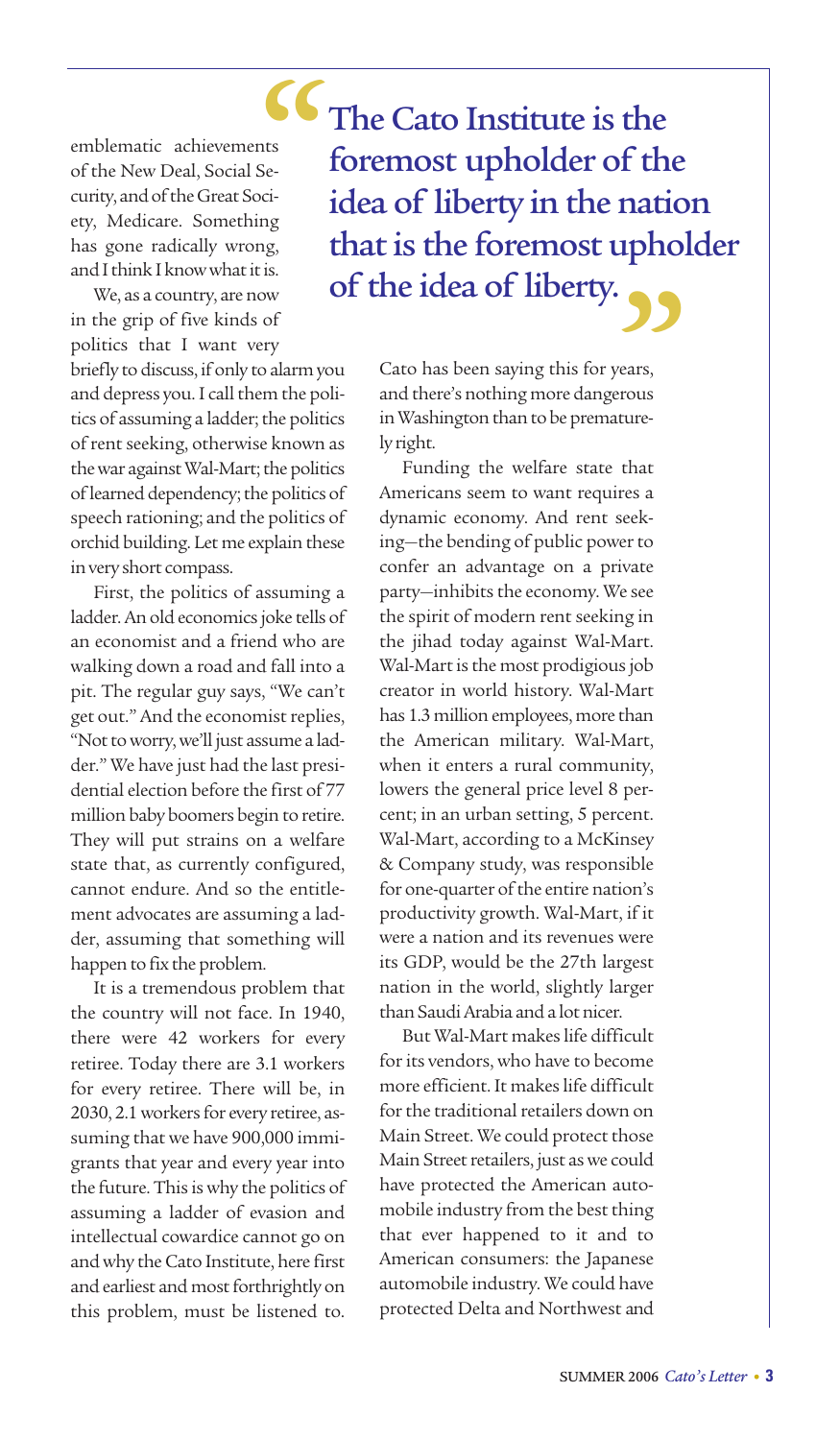American and United from JetBlue and Southwest. But we cannot do that sort of thing and have a dynamic economy, providing upward mobility for the American people and supporting the kind of government that, alas, a good many people want to have. We cannot have the politics of rent seeking and continue to be a prosperous and free country.

Nor can we have the politics of learned dependency. Fewer and fewer people paying for a government that more and more people are getting things from. That is what economists call a situation of moral hazard, a sit-

ty in this country than the fourth kind of politics, the politics of speech rationing. It is commonly called campaign finance reform, but it's nothing of the sort. It is simply the assertion of the government of a new, audacious right: the right to determine the timing, content, andamount of political advocacy about the government. It is the most astonishing slow-motion-although it is gaining speed—repeal of the First Amendment anyone could imagine.

John McCain, the leading candidate for president from the party that is supposed to be the paladin of

uation in which the incentives are for perverse behavior. That is a situationinwhich there is no incentive for limited government.

One percent ofthe income tax payers pay 35 percent of the income tax; the top 5 percent pay 55

percent; the bottom 50 percent of income earners in the country pay less than 4 percent of the income tax; 40 percent of the adult population in the country are not participating in the income tax at all. And still people make political careers and presidential campaigns based on the politics of envy; the idea that the rich are oppressing everyone else and not doing their fair share. Fortunately, the American people are not an envious people. We are an aspirational people, which is why we are the only developed industrial nation that has never had a serious socialist redistributionist party.

There is no greater threat to liber-

limited and modest government, said recently that we have to choose between what he calls clean government and what he calls quote "First Amendment rights," putting them in quotes to indicate his skepticism about their very existence or seri-

ousness.If Milton Friedman and the Cato Institute have taught us anything, it is realism, which brings me to the fifth kind of politics, what I call the politics of orchid building. In government, that means modesty in your expectations of what government can do. The lawof unintended consquences dictates that the actual consequences of large government actions are apt to be larger than and contrary to the intended consequences.

We see this today in Iraq. I'm not here to rehearse the arguments about how we got in and all the rest. I am fascinated, however, by the assumption we made that after the obviously easy part, which was decapitating the

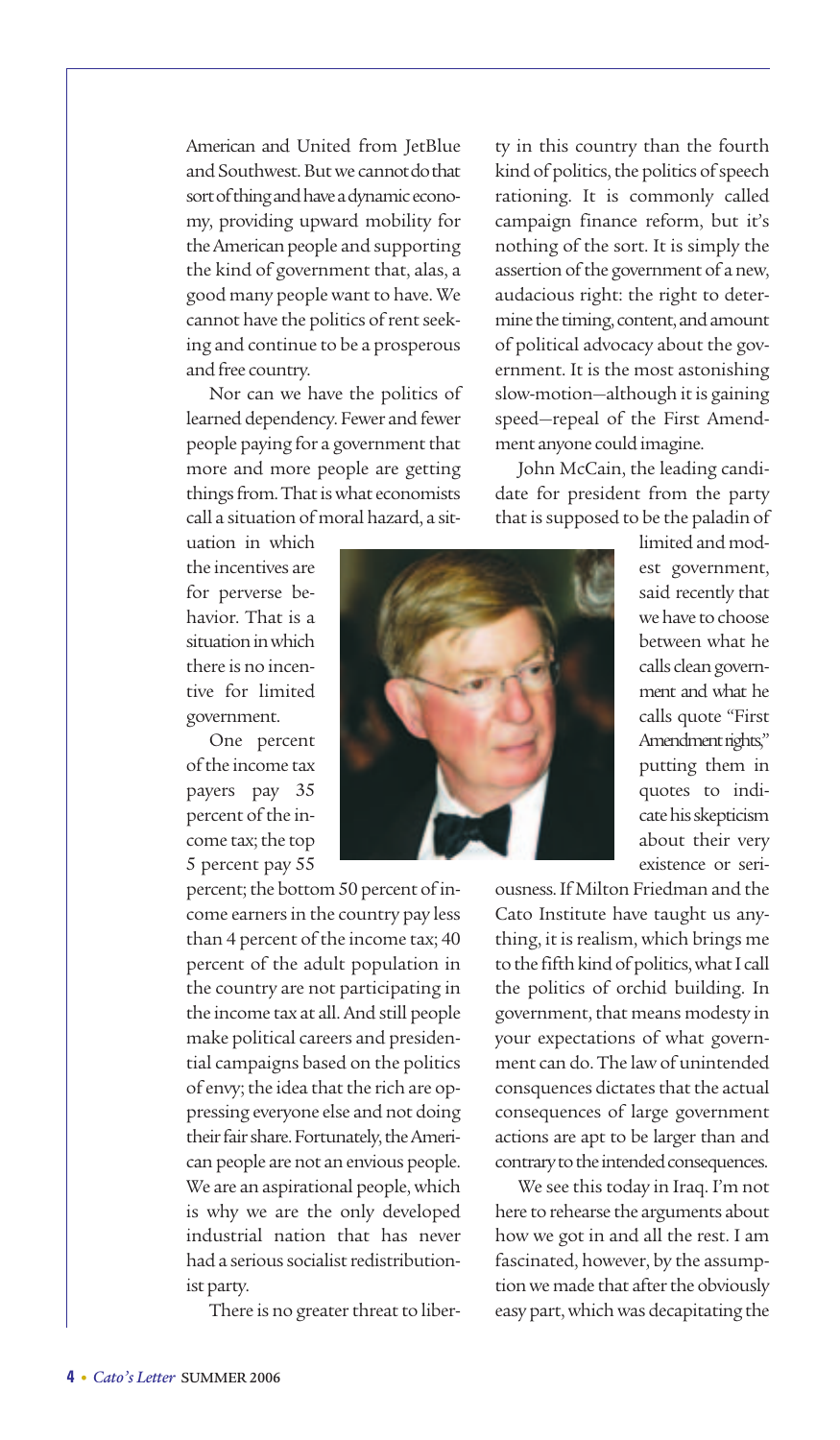Hussein regime, the rest would be easy—the assumption that liberty is easy.

Only ideas have large and lasting consequences. You can explain this disaster, you can explain the mentality that told the civilians who were going over immediately after Baghdad fell to work

in theCoalition Provisional Authority to bring two suits, because they would be home in a few months, liberty established, and the American troops following them shortly thereafter. You can explain this with regard to anidea.

It's an American idea, sweet tempered, kind, optimistic, generous, well-intentioned, utterly American and quite preposterous.

Tony Blair—a good American gave a speech about values to a joint session of Congress three months after Baghdad fell. He said that our values are not Western values, they are values shared by ordinary people everywhere. False. The world is full of ordinary people who do not define freedom as we do, who do not value it as we do, who prefer piety, ethnic purity, religious solidarity, military glory, or the security of despotism. There are all kinds of competing values in the world, and liberty has to be fought for and argued for and defined. It is a learned and acquired taste. And the Cato Institute exists to help people learn it and help people to acquire that taste. But it is not easy.

In spring training, a baseball manager will tell you his team is just two players away from the World Series. Unfortunately, they are Ruth and Gehrig. Well, Iraq is just four people from paradise. They need a George Washington, a charismatic, iconic, talismanic figure, a symbol of national

The backsliding that we are witnessing today on the part of the party we formerly associated with the defense of liberty is astonishing and disheartening. **SC**, st p-**"**

> unity, above politics. They need an Alexander Hamilton, who could create a modern economy out of human dust. They need a James Madison, a genius of constitutional architecture, for getting factions to live together. And they need a John Marshall, a great jurist, to breathe life into a parchment.

> The idea that Iraq was going to be easy fails to recognize the genius of the American founding, the durability of these ideas and why they've been advocated and protected by people like Milton Friedman.Andwhen you hear the phrase "nation building," remember, it is as preposterous as the phrase "orchid building." Nations are not built from Tinker Toys and erector sets. They are complicated, organic growths, just as orchids are. And they are not built, either.

> Here is the good news, and it is profoundly good. First of all, as Mart Laar, our honoree tonight, can tell you, all of us in this room live in a world fundamentally unlike the world in which our parents lived. We live in a world where the American model is the only serious model for running a modern society. Fascism is gone. Communism is gone. Socialism is gone. Al-Qaeda has no rival model of modernity. Al-Qaeda is a howl of rage against modernity.

> We had an uncommonly clear social experiment after the Second World War. We divided the city of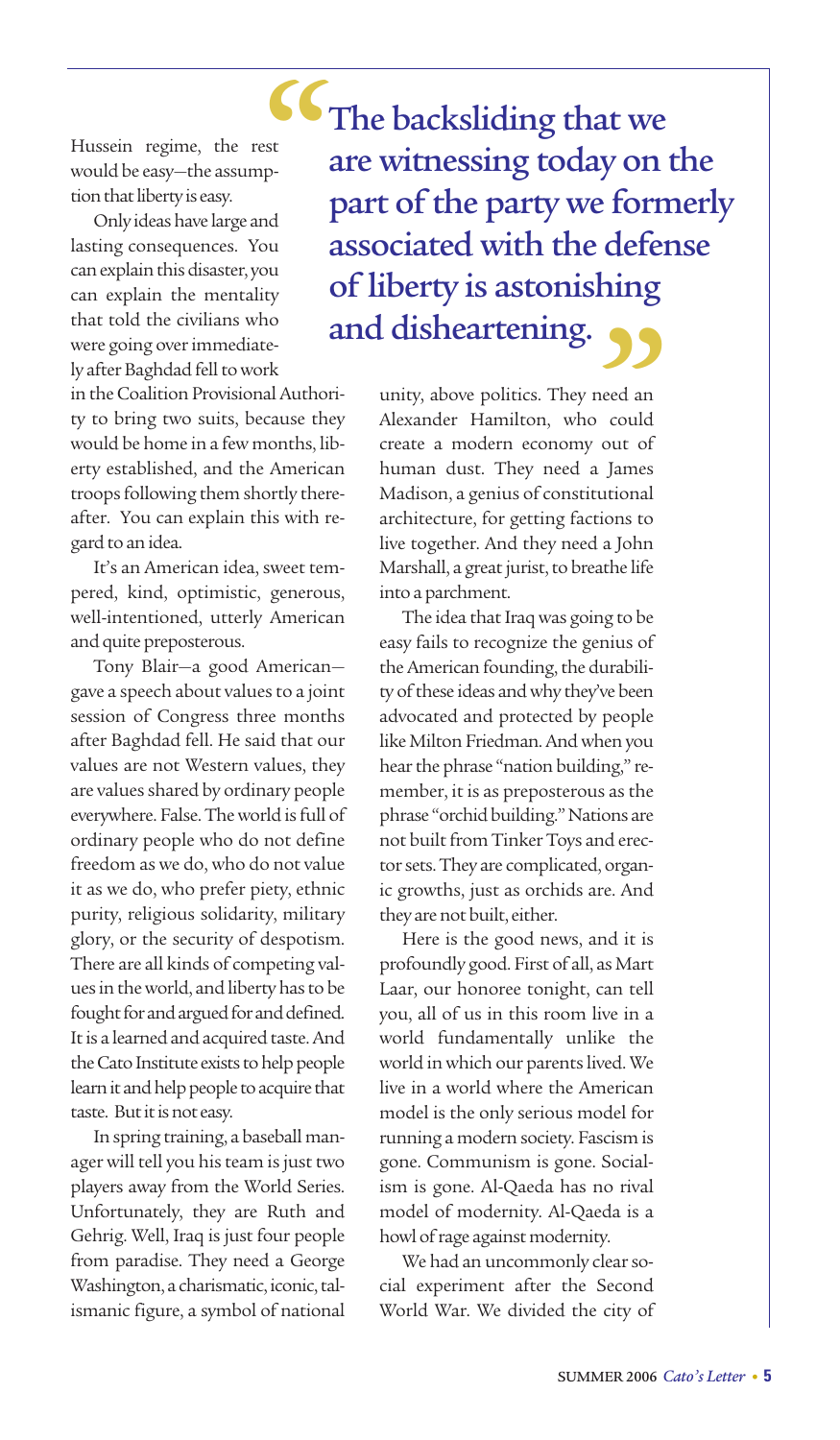Liberty has to be fought for and argued for and defined. It is a learned and acquired taste. And the Cato Institute exists to help people learn it and help<br>people to acquire that taste. people to acquire that taste. **"**

> Berlin, the country of Germany, the continent of Europe, indeed, the whole world, and had a test. On the one side, the collectivist model, a society run by command, by eliteswith a monopoly on information. On the other side, what deserves to be called the American model. It has the maximum dispersal of decisionmaking based on the maximum dispersal of information,with markets allocating wealth and opportunity. The results are in. They're decisive. We're here. They're gone. The Soviet Union tried to plant Marxism in Europe with bayonets for 70 years. Today there are more Marxists on the Harvard faculty than there are in Eastern Europe.

> To listen to politics, you have to listen for what is not said. And the news there, too, is profoundly good. No one running for president in 2008 is going to say: "I have a bright idea, let's repeal the great achievement of the 1980s. Let's go back to the 70 percent marginal tax rates that existed before Ronald Reagan." And no one running for president in 2008 is going to say: "I have another bright idea; let's repeal the great achievement of the 1990s. Let us repeal the Welfare Reform Act of 1996 that ended the lifetime entitlement to welfare and reduced the welfare rolls by an average of 60 percentin each state." Social learning is slow, but it does occur, and it is driven by institutions like Cato.

Furthermore, the American peo-

ple remain astonishingly sound in their fundamental values. They are not egalitarians beyond their strong belief in equality of opportunity, not result. They agree with the poet Robert Frost, who said, "I'm against homogenized society because I want the cream

to rise." And they agree with Ronald Reagan, who said: "I and conservatives do not want to go back to the past. We want to go back to the past way offacing the future." They agree with Abraham Lincoln,who believed that "this too shall pass" was a timeless proposition.

Well, so far, so good. We have endured. And we have endured because institutions like Cato and people like Milton Friedman, astonishing force multipliers, take in the basic ideas of the American founding, the basic principles of limited government, and demonstrate their continuing relevance and applicability to the modern world. Institutions like Cato guarantee that the American project will continue.

Now, I've spoken long enough. I'm standing between you and dinner and strong drink. You're probably feeling as Jeff Torborg did when he was managing the White Sox. He went out to the mound one day to take Jim Kern, the pitcher, out. And Kern said, "Skipper, I'm not tired." And Torborg said, "We know you're not tired, Jimmy, but our outfielders are."

The moral of the story is that liberty is an acquired taste. We have acquired it. We can lose it. But we won't lose it as long as we continue to honor people the way we are honoring one tonight and theway theCato Institute honors our Founders by keeping their ideas vivid.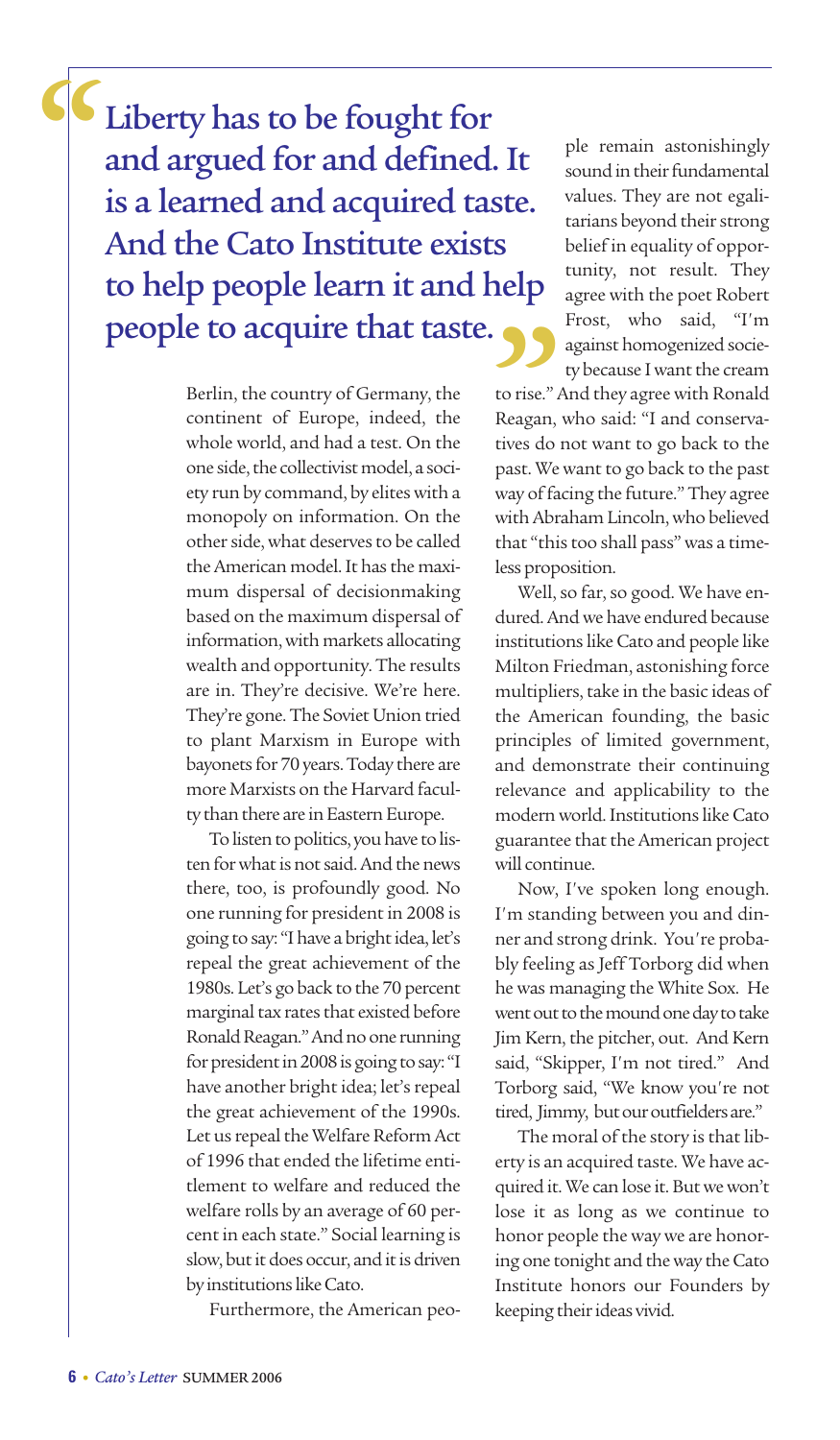

# *Cato Scholar Profile:* TIMOTHY LYNCH

Timothy Lynch is director of Cato's Project on Criminal Justice,which under his leadership has become a leading voice in support of the Bill of Rights and civil liberties. He joined Cato in 1991. Here Lynch answers questions about issues related to criminal justice and civil liberties and efforts being undertaken by Cato in relation to those issues.

#### **What do you see as the most important constitutional issue today?**

President Bush and his lawyers maintain that the entire world is a "battlefield." They use that term because everyone knows the battlefield is no place for lawyers, judges, or members ofCongress.All power on the battlefield is held by the military. That explainswhy the president can claim that he can arrest any person in the world and then hold that person incommunicado in a military brig. Jose Padilla, an American citizen,was arrested at Chicago's O'Hare Airport and held for years in a military brig in South Carolina. No criminal charges were filed and he was denied access to a lawyer. The American legal system is based on precedent. If the president can establish a precedent that he can deprive just one person of his liberty whenever he wants, then there will be no numerical limit to this power.

#### **What civil liberties and rights are at particular risk right now?**

It is a depressing picture. Free speech is certainly in trouble. With McCain-Feingold, it is now a crime to run a TV or radio advertisement that mentions the name of a politician in the days before an election. John McCain touts that criminal law as one of his great "achievements." Constitutional limits on police searches are falling by the wayside. Instead of applying for warrants, federal agents can bypass the courts by using supersubpoena "national security letters," created by Congress, that allow agents to demand private property from businesspeople. And to fight the war on drugs, local police are increasingly using paramilitary tactics to raid homes.

#### **What efforts has Cato undertaken to address these issues?**

In March, we published an excellent book about some of the awful legal trends in whitecollar crime, *Trapped: WhenActing Ethically Is Against the Law*by John Hasnas,who teaches law and ethics at Georgetown University. Hasnas shows how federal criminal law increasingly puts businesspeople in catch-22 situations in which they must act either unethically or unlawfully.In May,we published **Power Surge: The Constitutional Record of George** *W. Bush.* President Bush talks a great deal about liberty and the rule of law, but his policies have run roughshod over basic constitutional freedoms. We have also prepared legal briefs on some of the most important controversies pending before the Supreme Court, including no-knock raids and the use of military tribunals.

#### **What do you see as the most important challenge to be faced in the nearfuture?**

The most important challenge is the "there ought to be a law" mentality that is so pervasive nowadays. The Patriot Act was rushed into law before most members of Congress even had an opportunity to read it-and what is worse, many of the members probably didn't care. It is only a matter of time until we suffer another terrorist attack, whether it is on the scale of 9/11 or perhaps a train or bus bombing. After that happens, there will be another stampede to enact "Patriot II" or the "Anti-terrorism Act of 2007," once again shifting the "balance between liberty and security." Until we can reverse those trends and make the repeal of a lawas politically inviting as the passage of a law, governmentwill keep growing.